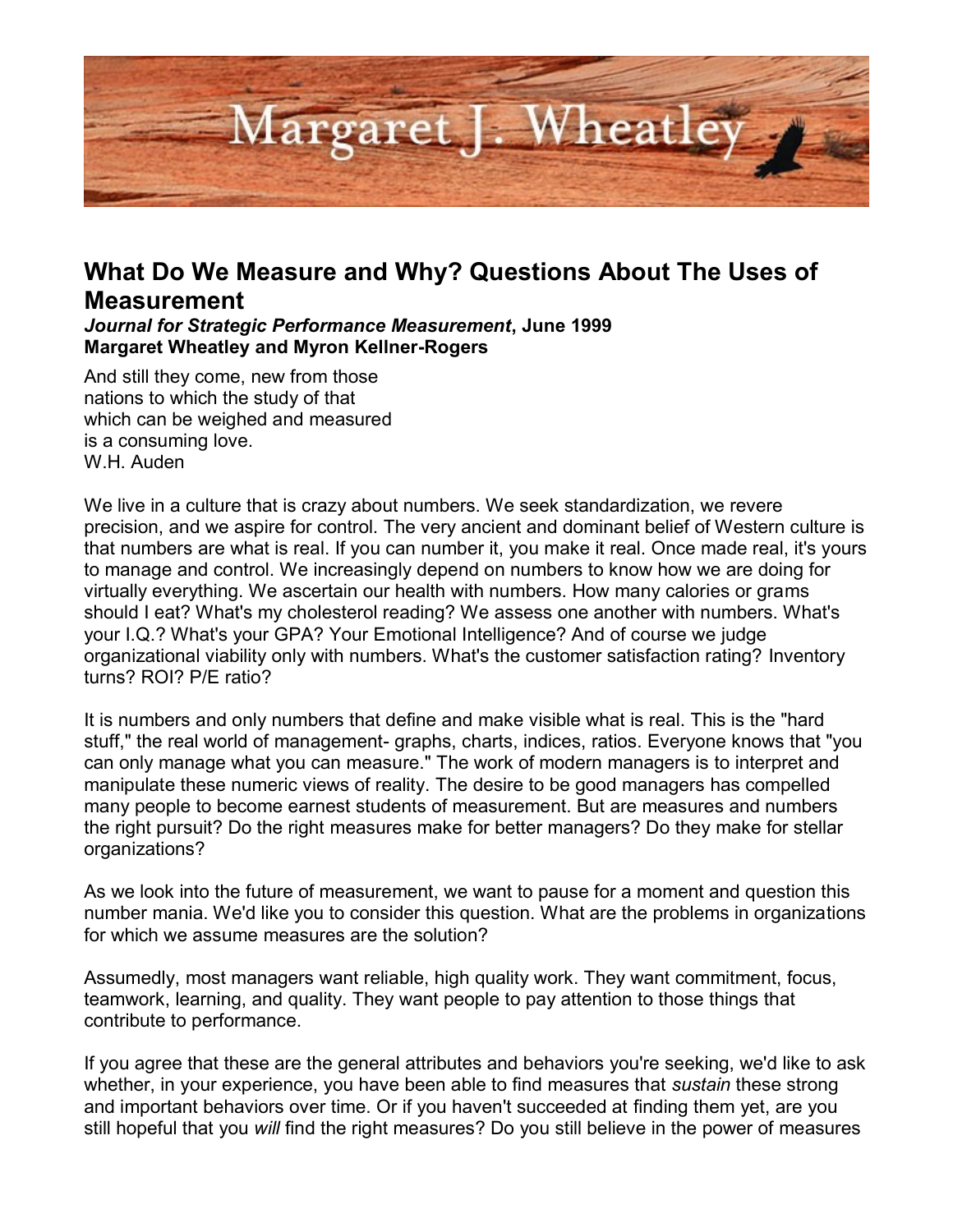to elicit these performance qualities?

We believe that these behaviors are never produced by measurement. They are performance capabilities that emerge as people feel connected to their work and to each other. They are capacities that emerge as colleagues develop a shared sense of what they hope to create together, and as they operate in an environment where everyone feels welcome to contribute to that shared hope. Each of these qualities and behaviors-commitment, focus, teamwork, learning, quality--is a choice that people make. Depending on how connected they feel to the organization or team, they choose to pay attention, to take responsibility, to innovate, to learn and share their learnings. People can't be punished or paid into these behaviors. Either they are contributed or withheld by individuals as *they choose* whether and how they will work with us.

But to look at prevailing organizational practice, most managers seem consistently to choose measurement as the route to these capacities. They agonize to find the right reward that can be tied to the right measure. How long has been the search for the rewards that will lead to better teamwork or to more innovation? And haven't we yet learned that any measure or reward only works as an incentive in the short term, if at all. Ironically, the longer we try to garner these behaviors through measurement and reward, the more damage we do to the quality of our relationships, and the more we trivialize the meaning of work. Far too many organizations have lost the path to quality because they have burdened themselves with unending measures. How many employees have become experts at playing "the numbers game" to satisfy bosses rather than becoming experts at their jobs? The path of measurement can lead us dangerously far from the organizational qualities and behaviors that we require.

*But measurement is critical*. It can provide something that is essential to sustenance and growth: feedback. All life thrives on feedback and dies without it. We have to know what is going on around us, how our actions impact others, how the environment is changing, how we're changing. If we don't have access to this kind of information, we can't adapt or grow. Without feedback, we shrivel into routines and develop hard shells that keep newness out. We don't survive for long.

In any living system, feedback differs from measurement in several significant ways:

1. Feedback is self-generated. An individual or system notices whatever they determine is important for them. They ignore everything else.

2. Feedback depends on context. The critical information is being generated right now. Failing to notice the "now," or staying stuck in past assumptions, is very dangerous.

3. Feedback changes. What an individual or system chooses to notice will change depending on the past, the present, and the future. Looking for information only within rigid categories leads to blindness, which is also dangerous.

4. New and surprising information can get in. The boundaries are permeable.

5. Feedback is life-sustaining. It provides essential information about how to maintain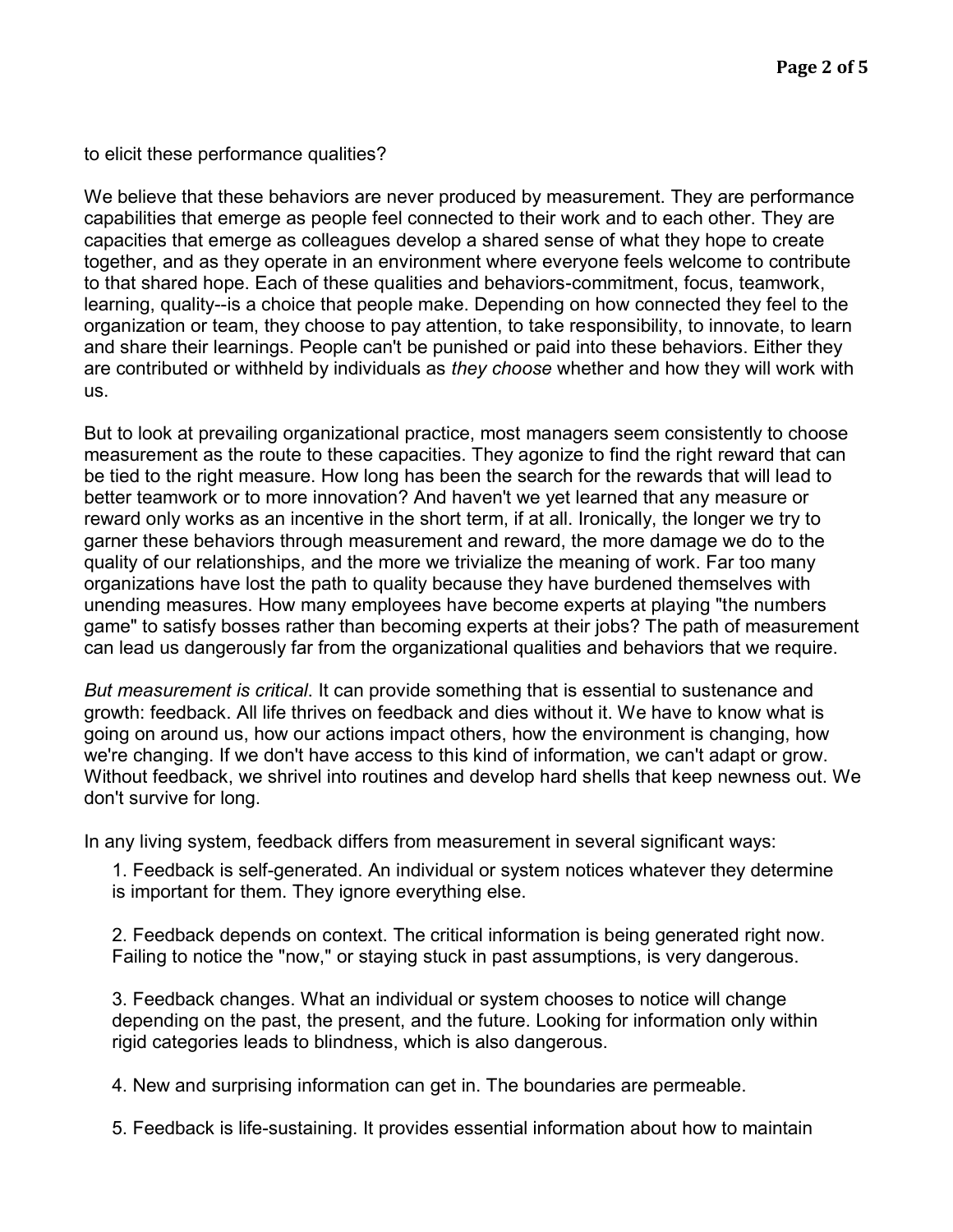one's existence. It also indicates when adaptation and growth are necessary.

6. Feedback supports movement toward fitness. Through the constant exchange of feedback, the individual and its environment coevolve towards mutual sustainability.

As we reflect on the capacities that feedback can provide, it seems we are seeking many similar attributes in our organizations. But we haven't replicated the same processes, and therefore we can't achieve the same outcomes. There are some critical distinctions between feedback and measurement, as evident in the following contrasts.

## **Some Important Distinctions**

| <b>Feedback</b>       | Measurement                      |
|-----------------------|----------------------------------|
| Context dependent     | One size fits all                |
| Self-determined; the  | Imposed. Criteria are            |
| system choose what    | established                      |
| to notice             | externally.                      |
| Information accepted  | Information in fixed             |
| from anywhere         | categories only                  |
| System creates own    | Meaning is pre-                  |
| meaning               | determined                       |
| Newness, surprise     | Prediction, routine              |
| are essential         | are valued                       |
| Focus on adaptability | Focus on stability and           |
| and growth            | control                          |
| Meaning evolves       | Meaning remains<br>static        |
| System co-adapts      | System adapts to the<br>measures |

If we understand the critical role played by feedback in living systems, and contemplate these distinctions, we could develop measurement processes that support the behaviors and capacities we require, those that enhance the vitality and adaptability of the organization. To create measures that more resemble feedback, we suggest the following questions. We use them as design criteria for any measure or measurement process:

**Who gets to create the measures?** Measures are meaningful and important only when generated by those doing the work. Any group can benefit from others' experience and from experts, but the final measures need to be their creation. People only support what they create, and those closest to the work know a great deal about what is significant to measure.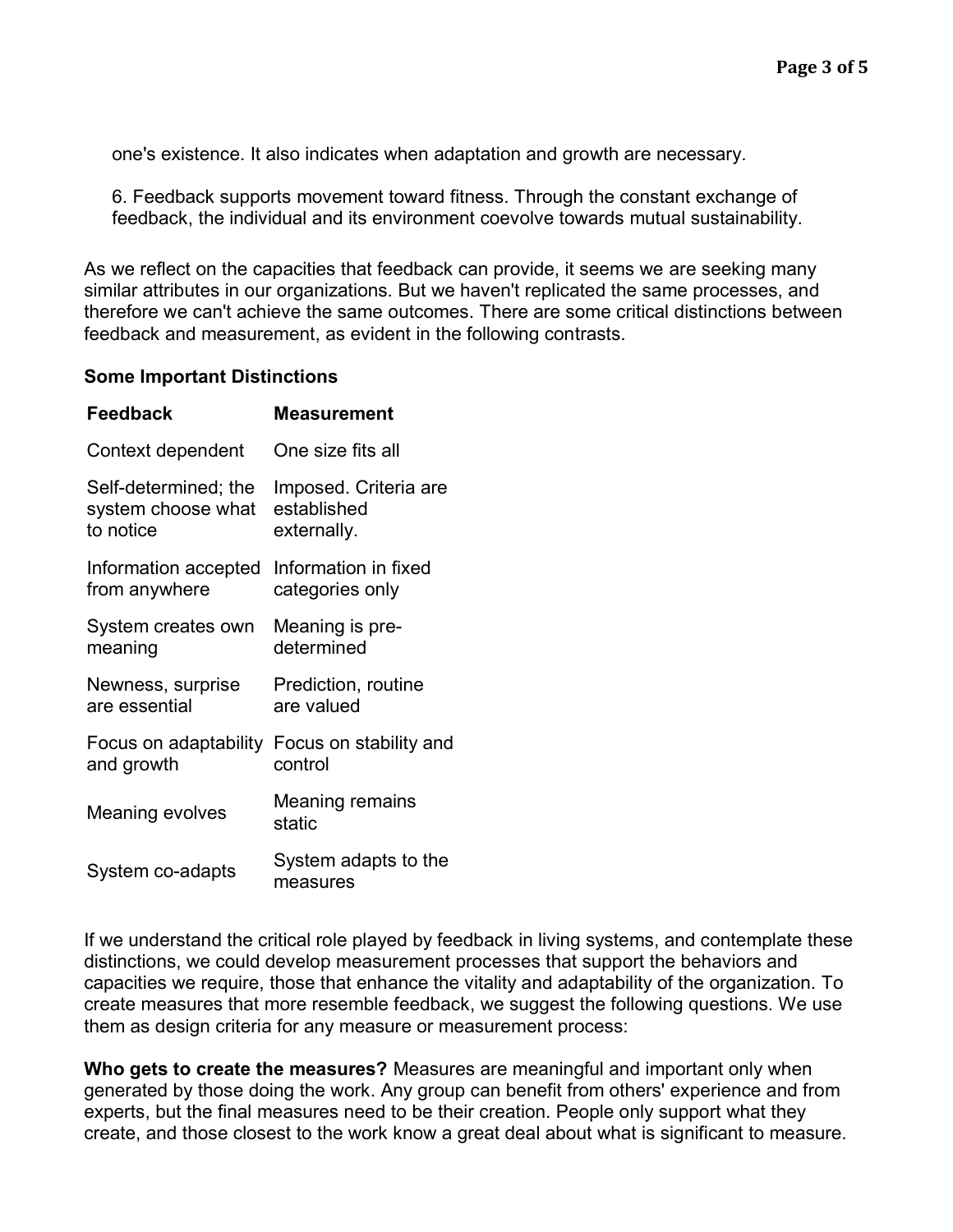**How will we measure our measures?** How can we keep measures useful and current? What will indicate that they are now obsolete? How will we keep abreast of changes in context that warrant new measures? Who will look for the unintended consequences that accompany any process and feed that information back to us?

**Are we designing measures that are permeable rather than rigid?** Are they open enough? Do they invite in newness and surprise? Do they encourage people to look in new places, or to see with new eyes?

**Will these measures create information that increases our capacity to develop, to grow into the purpose of this organization?** Will this particular information help individuals, teams, and the entire organization grow in the right direction? Will this information help us to deepen and expand the meaning of our work?

**What measures will inform us about critical capacities: commitment, learning, teamwork, quality and innovation?** How will we measure these essential behaviors without destroying them through the assessment process? Do these measures honor and support the relationships and meaning-rich environments that give rise to these behaviors?

If these questions seem daunting, we assure you they are not difficult to implement. But they do require extraordinary levels of participation-defining and using measures becomes everyone's responsibility. We've known teams, manufacturing plants, and service organizations where everyone knew that measurement was critical to their success, and went at the task of measuring with great enthusiasm and creativity. They were aggressive about seeking information from anywhere that might contribute to those purposes they had defined as most important to their organization, such things as safety, team-based organization, or social responsibility. Their process was creative, experimental, and the measures they developed were often non-traditional. People stretched and struggled to find ways to measure qualitative aspects of work. They developed unique and complex multivariate formulas that would work for a while and then be replaced by new ones. They understood that the right measurements gave them access to the information they needed to prosper and grow. But what was "right" kept changing. And in contrast to most organizations, measurement felt alive and vital in these work environments. It wasn't a constraint or deadening weight; rather it helped people accomplish what they wanted to accomplish. It provided feedback, the information necessary for them to adapt and thrive.

Being in these workplaces, we also learned that measurement needs to serve the deepest purposes of work. It is only when we connect at the level of purpose that we willingly offer ourselves to the organization. When we have connected to the possibilities of what we might create together, then we want to gather information that will help us be better contributors.

But in too many organizations, just the reverse happens. The measures define what is meaningful rather than letting the greater meaning of the work define the measures. As the focus narrows, people disconnect from any larger purpose, and only do what is required of them. They become focused on meeting the petty requirements of measurement, and